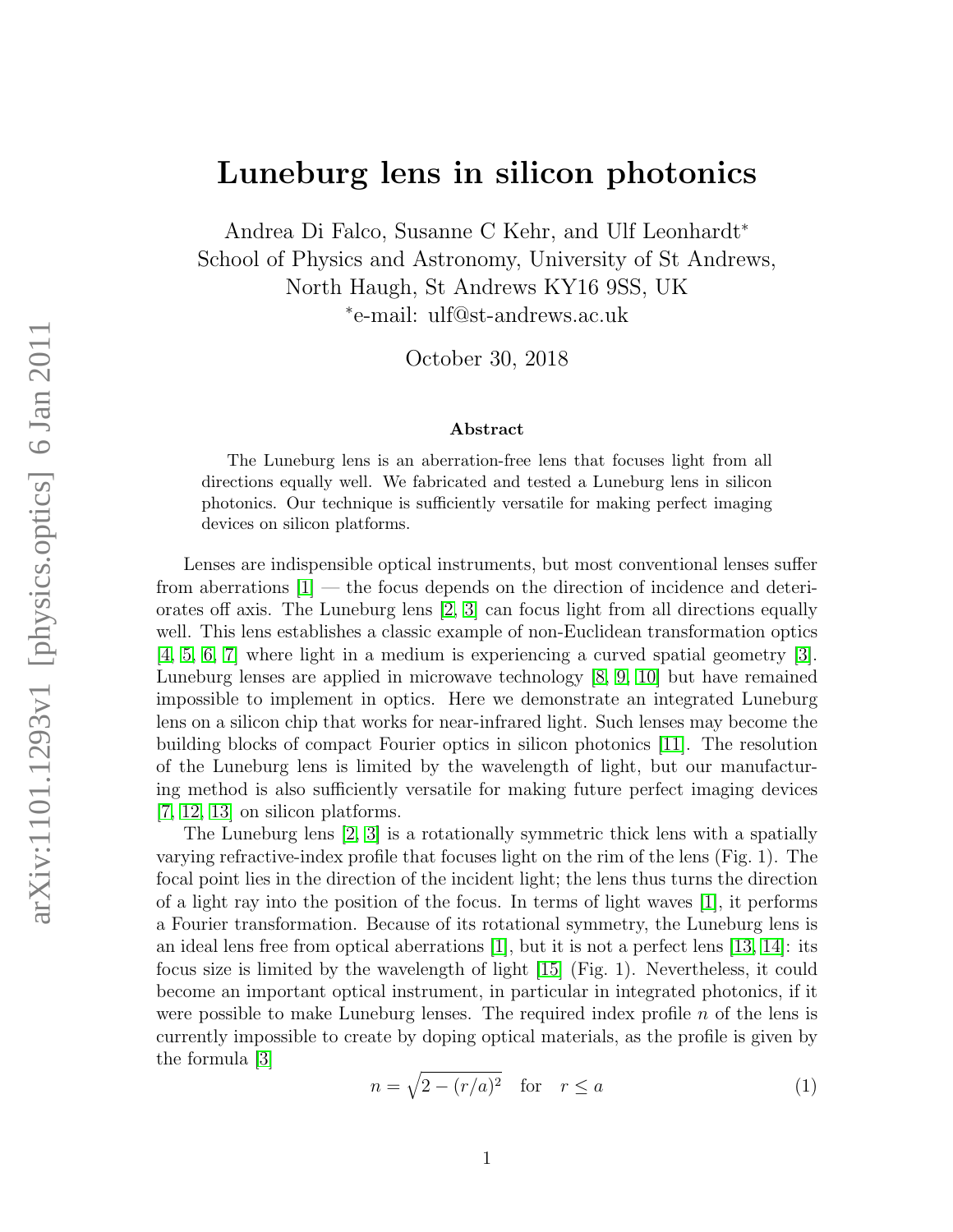where  $r$  denotes the distance from the centre of the lens and  $a$  its outer radius. Luneburg's formula [\(1\)](#page-0-0) shows that one needs to create an index profile with a con-Luneburg's formula (1) shows that one needs to create an index profile with trast of  $\sqrt{2} \approx 1.4$ , which is far from the reach of current doping techniques.

We have made a Luneburg lens in silicon photonics [\[11\]](#page-4-0). There light is typically confined in waveguiding structures on planar silicon chips. Instead of doping, one can exploit the three-dimensional nature of the waveguide to create an effective index profile for two-dimensional wave propagation on the chip. In our case, the Luneburg lens is a thin graded silicon disk (less than 70nm thick) of  $98 \mu m$  radius put between a  $2\mu$ m silica layer on a silicon substrate and an SU8 polymer layer on top (Fig. 2a). The total thickness of the silicon disk and the polymer is fixed to be 500nm. We exploit the fact that the effective refractive index in a waveguide depends on its geometric dimensions. As the thickness of the silicon disk is only gradually changing compared with the wavelength, we can find the local refractive index  $n$ assuming a simple model: a planar sandwich of silicon substrate, silica, silicon layer, polymer and air, with each layer in the model having the local thickness of the layer in the actual device. Figure 2b shows the effective index  $n$  depending on the silicon thickness for light of 1550nm wavelength and polarized such that the magnetic field points orthogonal to the layer structure (while the electric field is parallel to the structure). One sees that the index range is sufficient to implement the Luneburg lens and other, perfectly imaging lenses such as Maxwell's fish eye [\[13\]](#page-4-2). Figure 2c shows the silicon profile of our Luneburg lens (measured with a Bruker Dektak 150 stylus profiler) against the corresponding theoretical curve of formula [\(1\)](#page-0-0) translated to a thickness profile by the relationship illustrated in Fig. 2b.

Tapered waveguides like ours have been applied before for creating effective index profiles. Early Luneburg-type lenses [\[16\]](#page-4-5) were fabricated by sputtering [\[17,](#page-4-6) [18\]](#page-4-7) but there the index contrast was insufficient for creating the proper Luneburg lens with profile [\(1\)](#page-0-0). A crude Luneburg lens was made with a macroscopic, multimode waveguide [\[19\]](#page-4-8), but such a device is far too large to be integrated. Recently, approximate Eaton/Minano [\[12\]](#page-4-1) and Maxwell fish eye [\[13\]](#page-4-2) lenses were created by putting liquid droplets on a substrate [\[7\]](#page-3-6), but they cannot be integrated in a solid-state device and are not fully controllable. Luneburg lenses for surface plasmons [\[5\]](#page-3-4) were proposed and numerically studied [\[6\]](#page-3-5) but not made in practice. In our case, we use dielectrics that are significantly less absorptive than the metals needed for plasmons. One could make similar index profiles with silicon metamaterials [\[20,](#page-4-9) [21,](#page-4-10) [22\]](#page-4-11), but here scattering losses at the structures of metamaterials become a critical limitation [\[23\]](#page-4-12), whereas the index profiles made by our method are continuos and sufficiently smooth. With our technique one can controllably fabricate nearly arbitrary index profiles within the range specified in Fig. 2b on silicon photonics platforms that can combine electronics with photonics [\[11\]](#page-4-0). Such devices will work for infrared light light in the telecom band and can form the building blocks of on-chip Fourier optics.

For fabricating our Luneburg lens we used grey-scale electron-beam lithography [\[24,](#page-4-13) [25\]](#page-4-14). First, the prefabricated silicon on insulator chip  $(2\mu m)$  silica, 220nm silicon capping layer) was cleaned in acetone and IPA in an ultrasonic bath and ashed with oxygen plasma. SU8 resist of 350nm thickness was then spun and soft-baked for 1min at  $60^{\circ}$ C followed by 4min at  $100^{\circ}$ C. For the grey-scale lithography we used a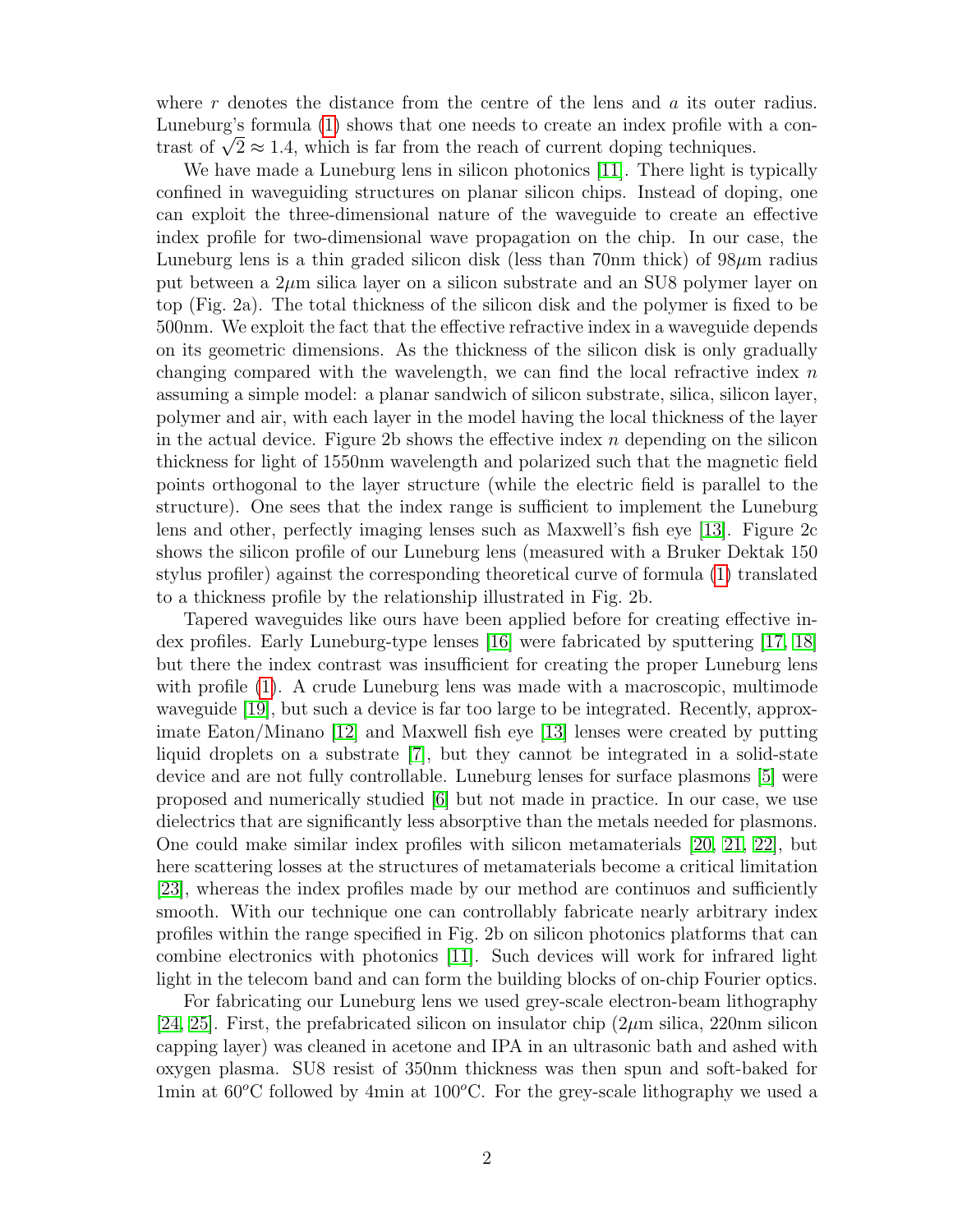LEO-RAITH modified electron beam with a positional accuracy of 2nm. The resist was exposed at 30kV with a dose ranging from 0 to  $10\mu\text{As/cm}^2$ . Particular care had to be exercised in choosing the dose profile that produces the required silicon profile. We found empirically that a dose D with profile  $D_{\text{max}}(1 - r/a)^{1/2}$  results in the Luneburg profile shown in Fig. 2c. After exposure the sample was developed with EC for 45s and hard-baked for 10min at  $180^{\circ}$ C. We transferred the gray-scale profile to the silicon via Reactive Ion Etching, using a blend of O2:SF6:CHF3=75:100:100 at 20W for 90s. Finally the chip was spin coated with a layer of SU8 polymer with a maximum thickness of 500nm, soft-baked, exposed for 1min to UV light and hard-baked to cross-link and stabilize the polymer. The sample was then cleaved for end-fire coupling (where we couple light in from the side).

After fabrication, we tested the optical performance of our Luneburg lens. The experimental measurements were performed via end-fire coupling. The beam from a C+L band amplified spontaneous emission source (centre wavelength 1575nm, bandwidth 110nm) was polarized (with the electric field parallel to the top surface of the device) and focused with a 10X objective on the facet of the sample. The beam was free to diffract in the planar waveguide until it enters the Luneburg lens. We observed the Luneburg lens from the top with a 50X Mitutoyo objective lens, with a numerical aperture of 0.55, and the image was taken by a Vidicon Electrophysics MicronViewer Camera (Spectral Response:  $0.4\mu$ m to  $1.9\mu$ m). We saw a strong intensity peak at the focal spot (that originates from the focused infrared light scattered at small imperfections). To make the lens visible in our image we illuminated the device with an independent white LED. All the measurements taken with the camera were calibrated using the known radius a of the lens, as measured independently with the profiler (Fig. 1c). Figure 3a shows the image acquired with the camera in false color. The light comes from the right hand side. The red spot is the focused infrared light, while the outline of the lens appears solely due the independent white LED illumination. From this figure, it is possible to measure the spot size in the two marked directions (Fig. 3b).

The measured minimum spot size is  $3.77 \mu m$ . We expect from theory (Fig. 1) that the focal spot is about half a wavelength in size, but in our experiment it was wider. Several factors could contribute to the spot size — the optical resolution of the microscope used in combination with the propagation in the polymer layer, the geometrical dispersion of the lens (as we used a broad band of wavelengths), scattering due to roughness and the finite width of the incident beam. The latter aspect turns out to account for the observed broadening. The input beam was not a plane wave but a Gaussian beam. The input waist was measured to be approximately  $12\mu$ m. The Luneburg lens was a distance of 1.5mm away from the chip facet, which means that (assuming a Gaussian beam profile) the beam reached the lens with angles between -1.1 and  $+1.1$  degrees, with a resulting arclenght of  $3.8\mu$ m, which agrees with the measured focus size in our Luneburg lens.

We have performed further experiments to characterize the behavior of our Luneburg lens. In particular we launched light on the lens at different angles, to show that the lens effectively implements a spatial Fourier transform. Figure 4 shows three cases with tilting angle +4, 0 and -4 degrees in panel a), b) and c),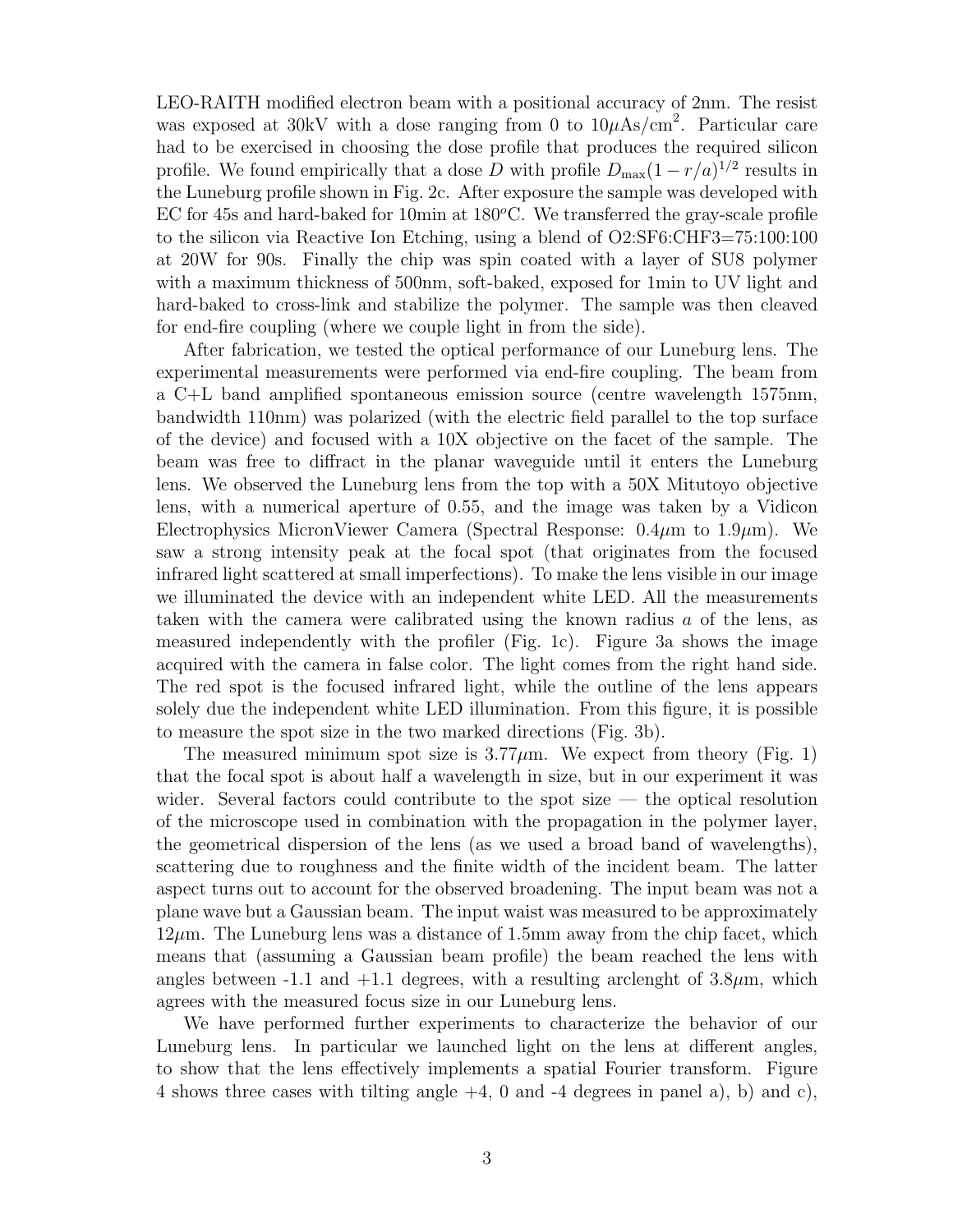respectively. We see that the lens focuses equally well from all directions. We also displaced the input beam with respect to the central axis of the lens, see panels d) and e) of Fig. 4. Recall that the beam size was smaller than the lens itself. Remarkably, the focused spot still appeared in the middle of the lens, confirming that the lens implements a Fourier transform, as it is mostly sensitive to the direction of propagation rather than to the spatial distribution of the beam itself. We have thus demonstrated a fully functional Luneburg lens in silicon photonics that can be used in integrated imaging devices. For this we exploited the three-dimensional geometric aspects of waveguides to implement refractive-index profiles for two-dimensional wave propagation that are normally impossible to make in optical materials.

## Acknowledgments

ADF is supported by an EPSRC Career Acceleration Fellowship, SCK by the University of St Andrews and UL by a Royal Society Wolfson Research Merit Award and a Blue Skies Theo Murphy Award of the Royal Society.

## References

- <span id="page-3-0"></span>[1] Born, M. & Wolf, E. Principles of Optics (Cambridge University Press, 1999).
- <span id="page-3-1"></span>[2] Luneburg, R.K. Mathematical Theory of Optics (University of California Press, 1964).
- <span id="page-3-2"></span>[3] Leonhardt, U. & Philbin, T.G. Geometry and Light: The Science of Invisibility (Dover, 2010).
- <span id="page-3-3"></span>[4] Leonhardt, U. & Tyc, T. Broadband Invisibility by Non-Euclidean Cloaking, Science **323**, 110-112 (2009).
- <span id="page-3-4"></span>[5] Huidobro, P.A., Nesterov, M.L., Martin-Moreno, L. & Garcia-Vidal, F.J. Transformation Optics for Plasmonics. Nano Lett. 10, 1985-1990 (2010).
- <span id="page-3-5"></span>[6] Liu, Y., Zentgraf, T., Bartal, G. & Zhang, X. Transformational Plasmon Optics. Nano Lett. 10, 1991-1997 (2010).
- <span id="page-3-6"></span>[7] Smolyaninova, V.N., Smolyaninov, I.I., Kildishev, A.V. & Shalaev, V.M. Maxwell fish-eye and Eaton lenses emulated by microdroplets. Opt. Lett. 35, 3396-3398 (2010).
- <span id="page-3-7"></span>[8] Combleet, S. Microwave optics: the optics of microwave antenna design (Academic Press, 1976).
- <span id="page-3-8"></span>[9] Skolnik, M.I. Introduction to radar systems (McGraw-Hill, Singapore, 1981).
- <span id="page-3-9"></span>[10] Kundtz, N. & Smith, D.R. Extreme-angle broadband metamaterial lens. Nature Materials 9, 129-132 (2010).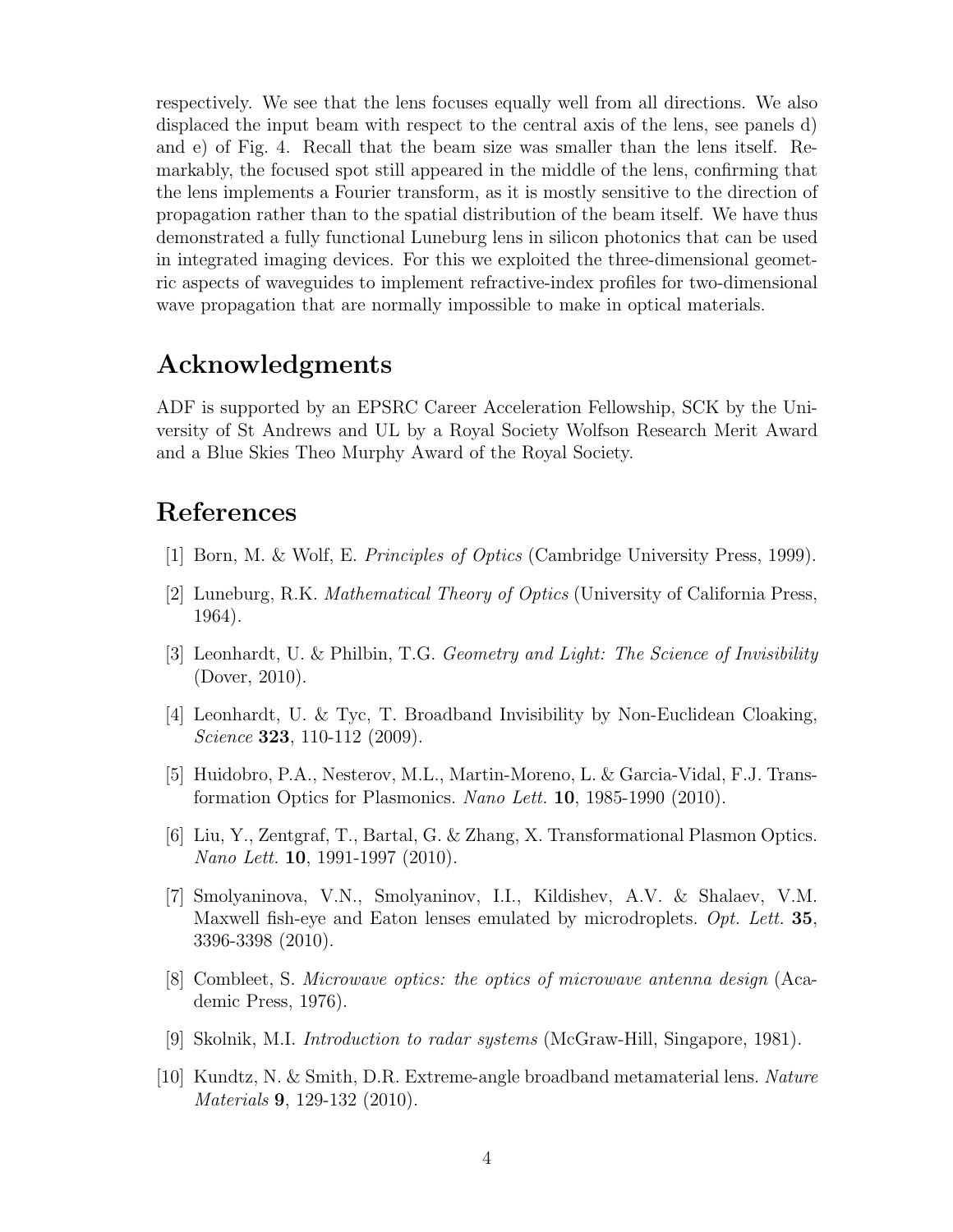- <span id="page-4-0"></span>[11] Lipson, M. Guiding, Modulating and Emitting Light on Silicon — Challenges and Opportunities, IEEE Journal of Lightwave Technologies, 23, 4222-4238  $(2005).$
- <span id="page-4-1"></span>[12] Minano, J.C. Perfect imaging in a homogeneous threedimensional region. Opt. Express 14 9627-9635 (2006).
- <span id="page-4-2"></span>[13] Leonhardt, U. Perfect imaging without negative refraction. New J. Phys. 11, 093040 (2009).
- <span id="page-4-3"></span>[14] Pendry, J.B. Negative Refraction Makes a Perfect Lens. Phys. Rev. Lett. 85, 3966-3969 (2000).
- <span id="page-4-4"></span>[15] Colombini, E. Design of thin-film Luneburg lenses for maximum focal length control. Appl. Opt. 20, 3589-3593 (1981).
- <span id="page-4-5"></span>[16] Colombini, E. Index-profile computation for the generalized Luneburg lens. J. Opt. Soc. Am. **71**, 1403-1405 (1981).
- <span id="page-4-6"></span>[17] Yao, S.K. & Anderson, D.B. Shadow sputtered diffraction-limited waveguide Luneburg lenses. Appl. Phys. Lett. 33, 307-309 (1978).
- <span id="page-4-7"></span>[18] Yao, S.K., Anderson, D.B., August, R.R., Youmans, B.R. & Oania, C.M. Guided-wave optical thin-film Luneburg lenses: fabrication technique and properties Appl. Opt. 18, 4067-4079 (1979).
- <span id="page-4-8"></span>[19] Zernike, F. Luneburg lens for optical waveguide use. Opt. Commun. 12, 379-381 (1974).
- <span id="page-4-9"></span>[20] Valentine, J., Li, J., Zentgraf, T., Bartal, G. & Zhang, X. An optical cloak made of dielectrics. *Nature Materials* 8, 568-571 (2009).
- <span id="page-4-10"></span>[21] Gabrielli, L.H., Cardenas, J., Poitras, C.B. & Lipson, M. Silicon nanostructure cloak operating at optical frequencies. Nature Photonics 3, 461-463 (2009).
- <span id="page-4-11"></span>[22] Ergin, T., Stenger, N., Brenner, P., Pendry, J.P. & Wegener, M. Three-Dimensional Invisibility Cloak at Optical Wavelengths. *Science* **328**, 337-339 (2010).
- <span id="page-4-12"></span>[23] Gabrielli, L.H., Leonhardt, U. & Lipson, M. Perfect imaging in the optical domain using dielectric materials. [arXiv:1007.2564.](http://arxiv.org/abs/1007.2564)
- <span id="page-4-13"></span>[24] O'Shea, D.C., Suleski, T.J., Kathman, A.D. & Pather, D.W. Diffractive optics: design, fabrication, and test (SPIE, 2004).
- <span id="page-4-14"></span>[25] Reardon, C., di Falco, A., Welna, K. & Krauss, Integrated polymer microprisms for free space optical beam deflecting. *Opt. Express* 17, 34-23-3428 (2009).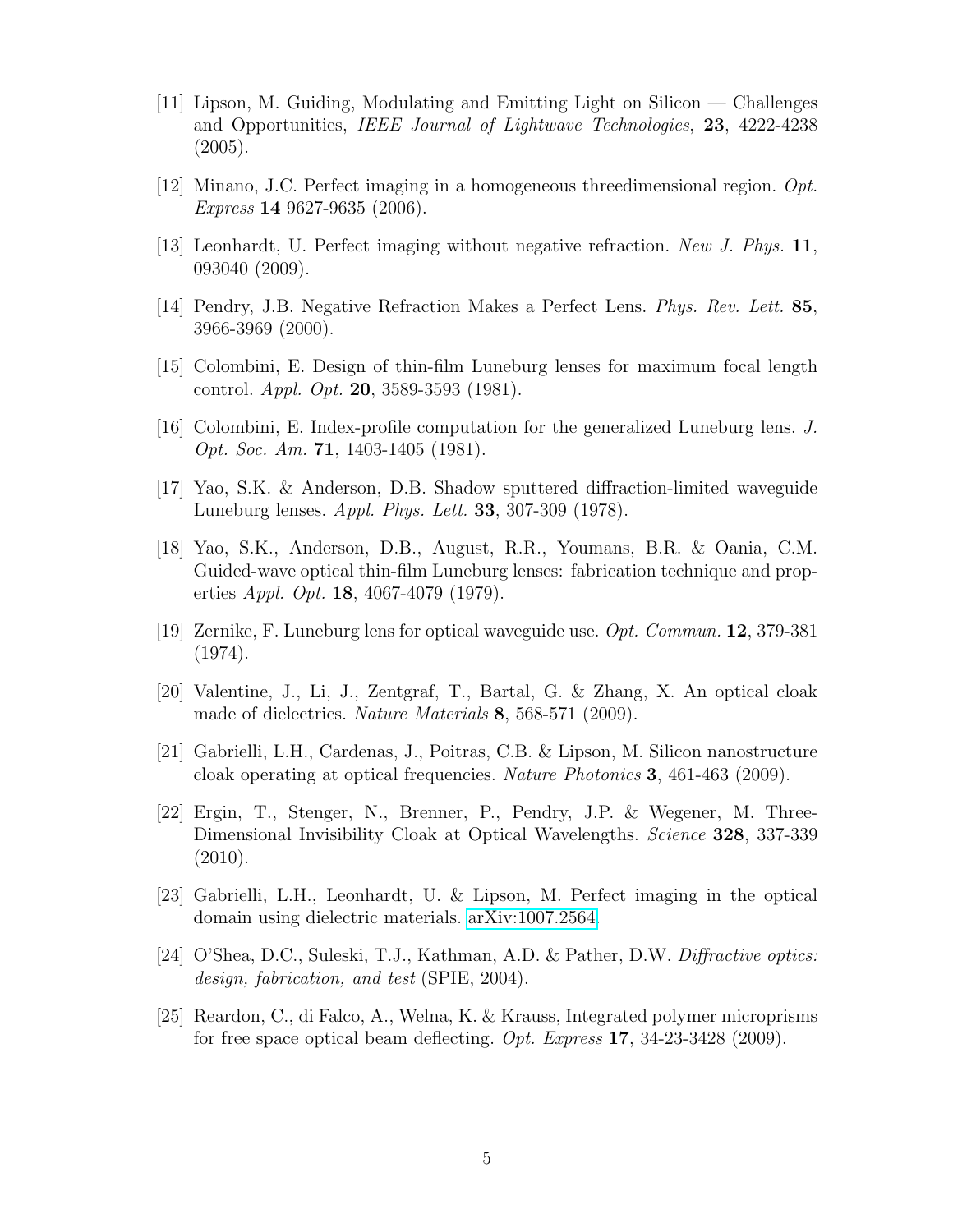

Figure 1: Luneburg lens. The lens (blue disk) focuses all light rays (red) propagating in one direction at the point on its rim that lies in that direction. The underlying wave pattern shows the real part of the Fourier component of a plane wave with wavelength 0.5a incident from the right (calculated by partial-wave expansion). One sees that the focal spot is about half a wavelength wide. As the lens is rotationally symmetric it focuses light from all directions equally well.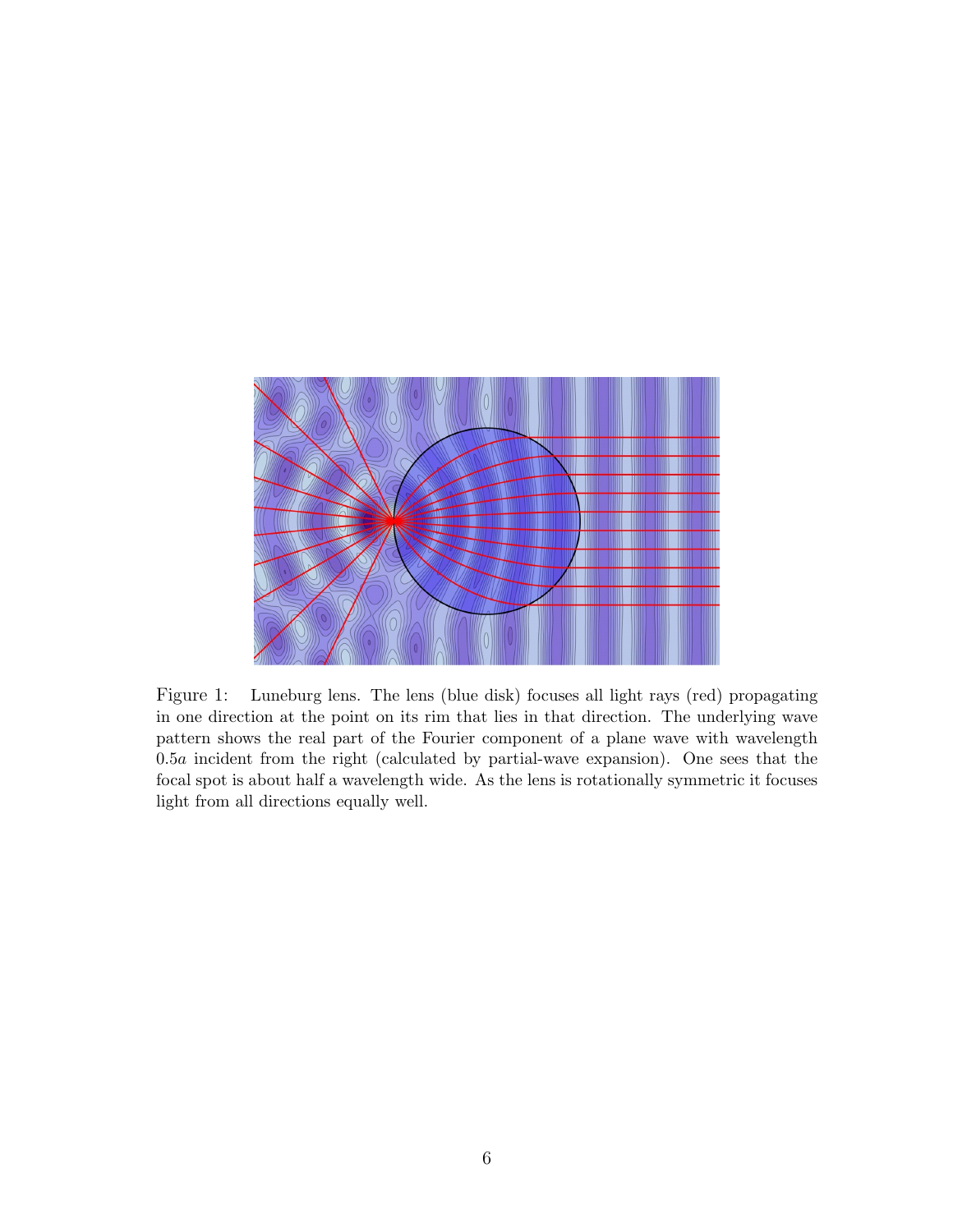

Figure 2: The device. a: the waveguide confining the light also creates the refractive index profile [\(1\)](#page-0-0) of the Luneburg lens for horizontal light propagation (Fig. 1) on a chip. The red curves show the vertical intensity distributions. b: effective refractive index depending on the thickness of the silicon below the polymer in (a). c: measured silicon profile (green) versus the theoretical curve (red) required for implementing the Luneburg lens.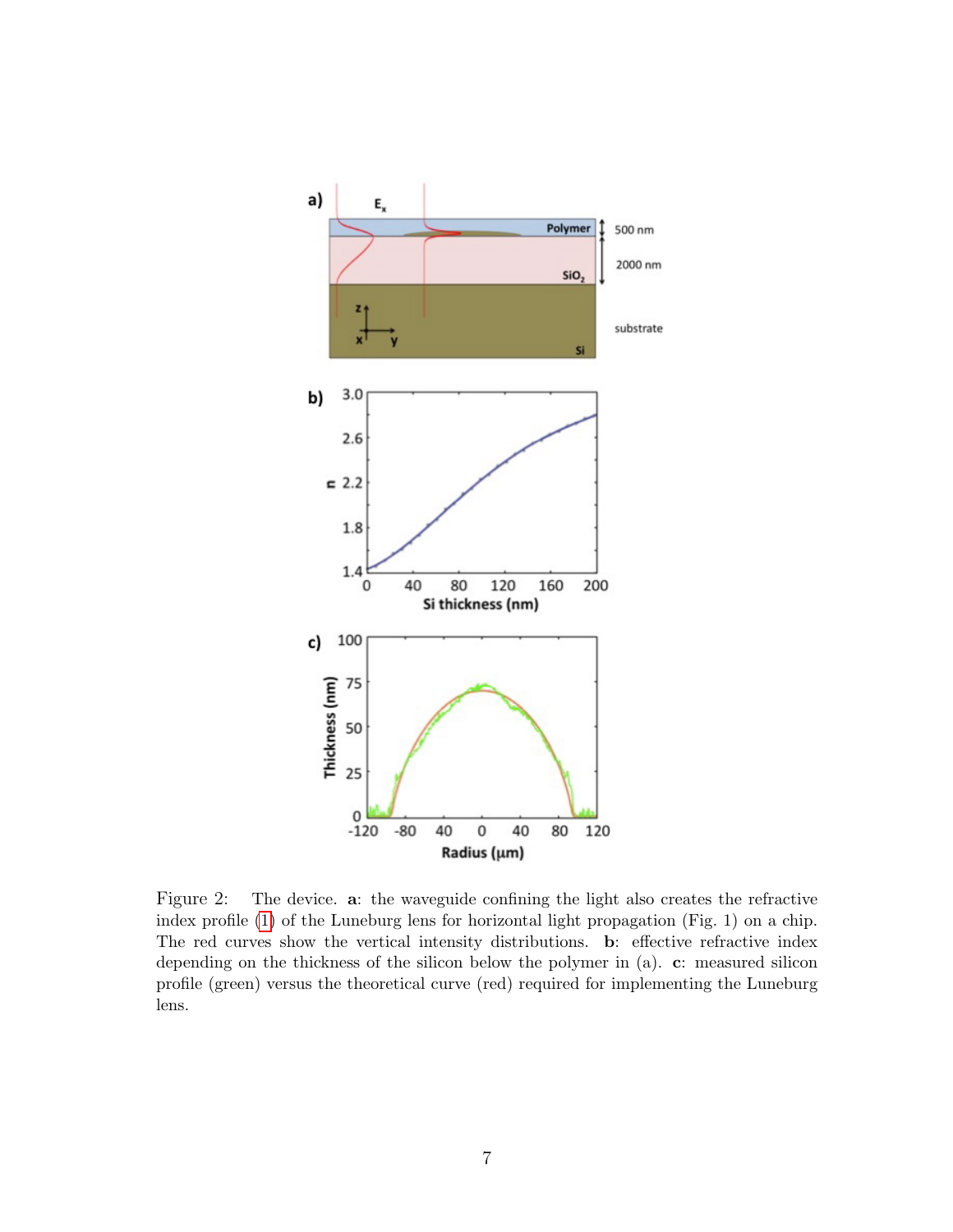

Figure 3: Light focusing. a: False-colour image of the observed intensity profile in the Luneburg lens (Fig. 2). Infrared light incident from the right is guided on the chip and focused in the lens (red spot). The lens itself is made visible by illuminating it with white light from the top. b: measured intensity profiles of the focused infrared light along the two lines indicated in (a). In our experiment the full width at half maximum (FWHM) of the focus is dominated by the width of the incident Gaussian beam.